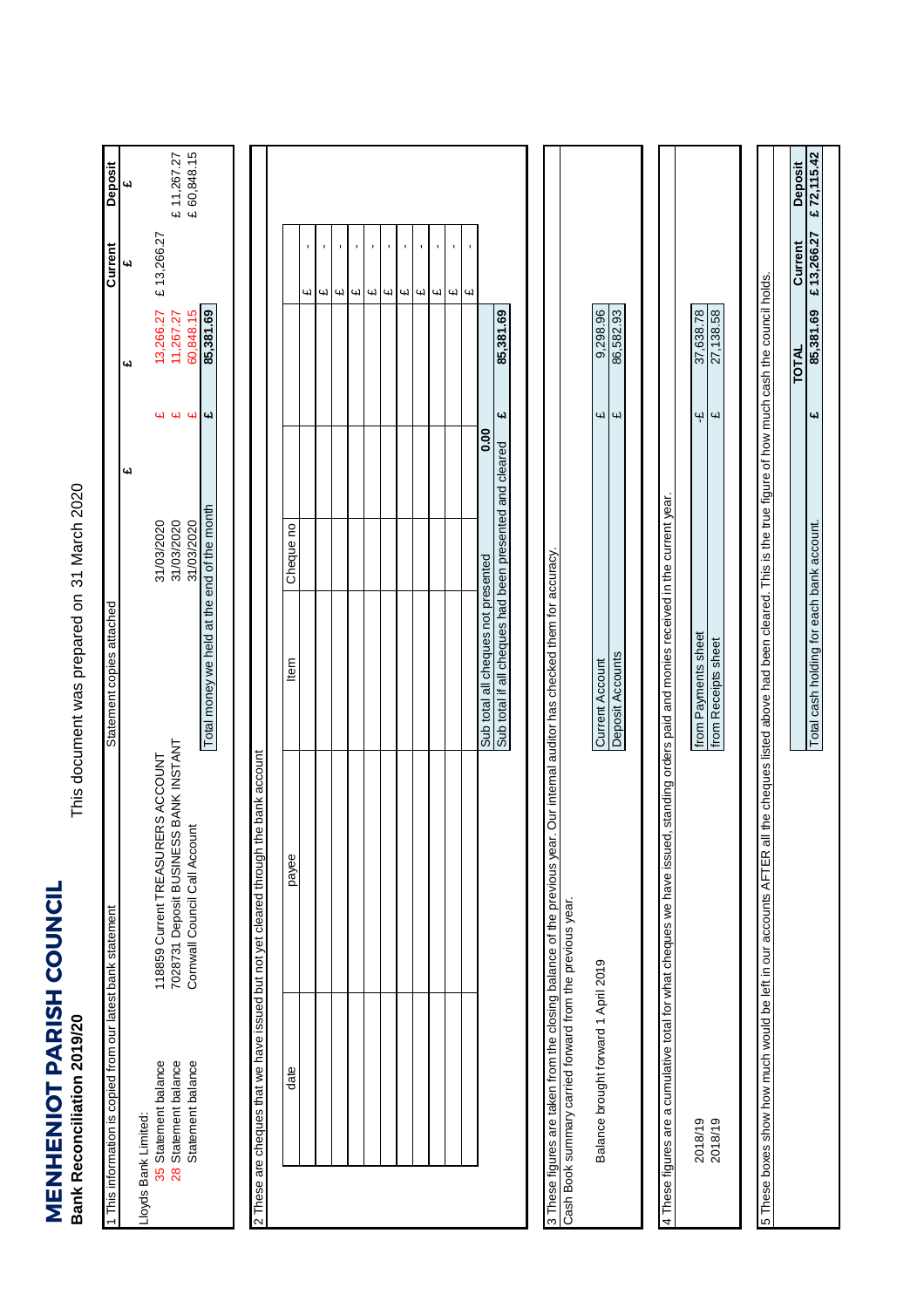

131A4100GA4MBA0000004013001002393.000

MENHENIOT PARISH COUNCIL MR JOHN HESKETH **LAMBEST COTTAGE MENHENIOT LISKEARD** CORNWALL PL14 3RE





Your account statement Statement sheet number: 37 Issue date: 31 March 2020 Page: 1 of 3

Write to us at: PO Box 1000 Andover BX1 1LT

Call us on: 0345 072 5555 (from UK) +44 1733 347338 (from Overseas) Visit us online: www.lloydsbank.com

Your branch: LISKEARD Sort code: 30-95-08 Account number: 00118859 BIC: LOYDGB21465 IBAN: GB28 LOYD 3095 0800 1188 59



PID106W2100000

M32A4106BJ2 D32A4106BJ2

Page 1 of 4 / 0004013 / 0022969

# **TREASURERS ACCOUNT**

MENHENIOT PARISH COUNCIL

#### **Account Summary**

|                         |                        | Balance On 28 February 2020<br>Total Paid In<br><b>Total Paid Out</b><br>Balance On 27 March 2020 |              |             | £6,295.09<br>£10,030.00<br>£3,058.82<br>£13,266.27 |
|-------------------------|------------------------|---------------------------------------------------------------------------------------------------|--------------|-------------|----------------------------------------------------|
| <b>Account Activity</b> |                        |                                                                                                   |              |             |                                                    |
| Date                    | Payment type           | Details                                                                                           | Paid out (£) | Paid in (£) | Balance (£)                                        |
| 28 Feb 20               |                        | <b>BALANCE BROUGHT FORWARD</b>                                                                    |              |             | 6,295.09                                           |
| 6 Mar 20                | <b>Bill Payment</b>    | <b>TANYA'S COURAGE</b>                                                                            | 50.00        |             | 6,245.09                                           |
| 13 Mar 20               | Deposit                | 500186                                                                                            |              | 30.00       | 6,275.09                                           |
| 16 Mar 20               | Direct Debit           | BIFFA WASTE SERVIC<br>M42001                                                                      | 1,310.40     |             | 4,964.69                                           |
| 18 Mar 20 Cheque        |                        | 001932                                                                                            | 25.00        |             | 4,939.69                                           |
| 24 Mar 20               | <b>Bill Payment</b>    | <b>JOHN HESKETH</b>                                                                               | 880.22       |             | 4,059.47                                           |
|                         | 24 Mar 20 Bill Payment | <b>KYLEIGH NEWBOULD</b>                                                                           | 180.00       |             | 3,879.47                                           |
|                         | 24 Mar 20 Bill Payment | HMRC - ACCOUNTS OF                                                                                | 203.20       |             | 3,676.27                                           |
|                         | 24 Mar 20 Bill Payment | <b>WEBCUBE MEDIA</b>                                                                              | 125.00       |             | 3,551.27                                           |
|                         | 24 Mar 20 Bill Payment | <b>SLCC</b>                                                                                       | 140.00       |             | 3,411.27                                           |
|                         | 24 Mar 20 Bill Payment | ST LALLUWYS MAGAZI                                                                                | 145.00       |             | 3,266.27                                           |
| 27 Mar 20 Transfer      |                        | MENHENIOT PARISH C<br>309508 07028731                                                             |              | 10,000.00   | 13,266.27                                          |
| 27 Mar 20               |                        | <b>BALANCE CARRIED FORWARD</b>                                                                    |              |             | 13,266.27                                          |

The "Details" column in your statement shows the date that a Debit Card payment went into or came out of your account only if that happened on a weekend or a Bank Holiday.

#### **Messages**

For our data privacy notice, please see: http://www.lloydsbank.com/business/privacy.asp

Lloyds Bank plc. Registered office: 25 Gresham Street, London, EC2V 7HN. Registered in England and Wales, no. 2065. Authorised by the Prudential Regulation Authority and requiated by the Financial Conduct Authority and the Prudential Requiation Authority under number 119278.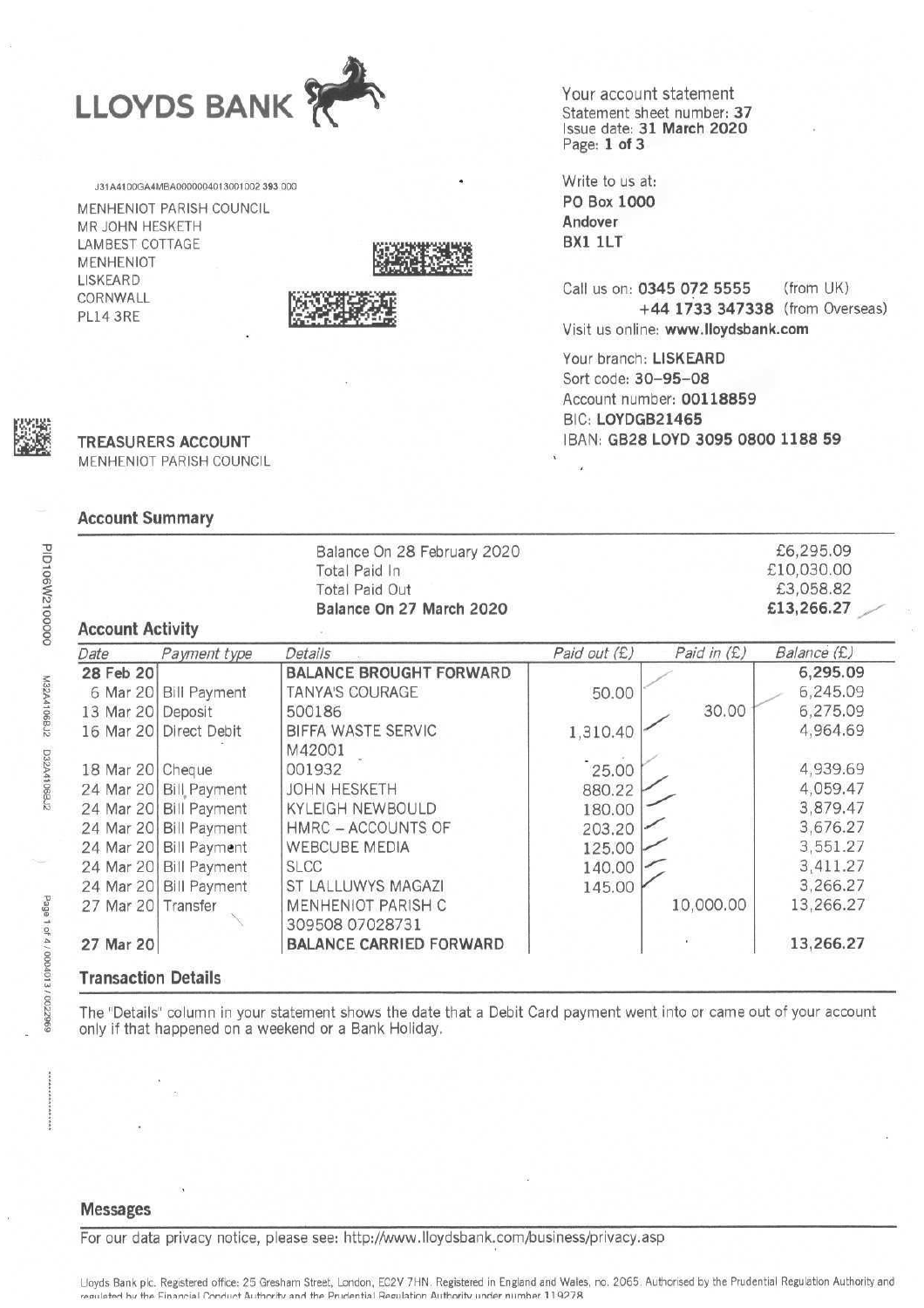

131A4100GA4MBA0000004014001002 393 000

MENHENIOT PARISH COUNCIL MR JOHN HESKETH **LAMBEST COTTAGE MENHENIOT LISKEARD** CORNWALL **PL14 3RE** 





Your account statement Statement sheet number: 29 Issue date: 31 March 2020 Page: 1 of 3

Write to us at: PO Box 1000 Andover BX1 1LT

(from UK) Call us on: 0345 072 5555 +44 1733 347338 (from Overseas) Visit us online: www.lloydsbank.com

Your branch: LISKEARD Sort code: 30-95-08 Account number: 07028731 BIC: LOYDGB21465 IBAN: GB83 LOYD 3095 0807 0287 31

PID106W2100000

M32A4106BJ3 D32A4106BJ3

**BUS BANK INSTANT** MENHENIOT PARISH COUNCIL

#### **Account Summary**

| <b>Account Activity</b> |              | Balance On 28 February 2020<br>Total Paid In<br><b>Total Paid Out</b><br>Balance On 27 March 2020 |              |             | £21,266.45<br>£0.82<br>£10,000.00<br>£11,267.27 |
|-------------------------|--------------|---------------------------------------------------------------------------------------------------|--------------|-------------|-------------------------------------------------|
| Date                    | Payment type | Details                                                                                           | Paid out (£) | Paid in (£) | Balance (£)                                     |
| 28 Feb 20               |              | <b>BALANCE BROUGHT FORWARD</b>                                                                    |              |             | 21,266.45                                       |
| 9 Mar 20                |              | INTEREST (GROSS)                                                                                  |              | 0.82        | 21,267.27                                       |
| 27 Mar 20 Transfer      |              | MENHENIOT PARISH C<br>309508 00118859                                                             | 10,000.00    |             | 11,267.27                                       |
| 27 Mar 20               |              | <b>BALANCE CARRIED FORWARD</b>                                                                    |              |             | 11,267.27                                       |

The "Details" column in your statement shows the date that a Debit Card payment went into or came out of your account only if that happened on a weekend or a Bank Holiday.

#### **Messages**

For our data privacy notice, please see: http://www.lloydsbank.com/business/privacy.asp

Lloyds Bank plc. Registered office: 25 Gresham Street, London, EC2V 7HN. Registered in England and Wales, no. 2065. Authorised by the Prudential Regulation Authority and regulated by the Financial Conduct Authority and the Prudential Regulation Authority under number 119278.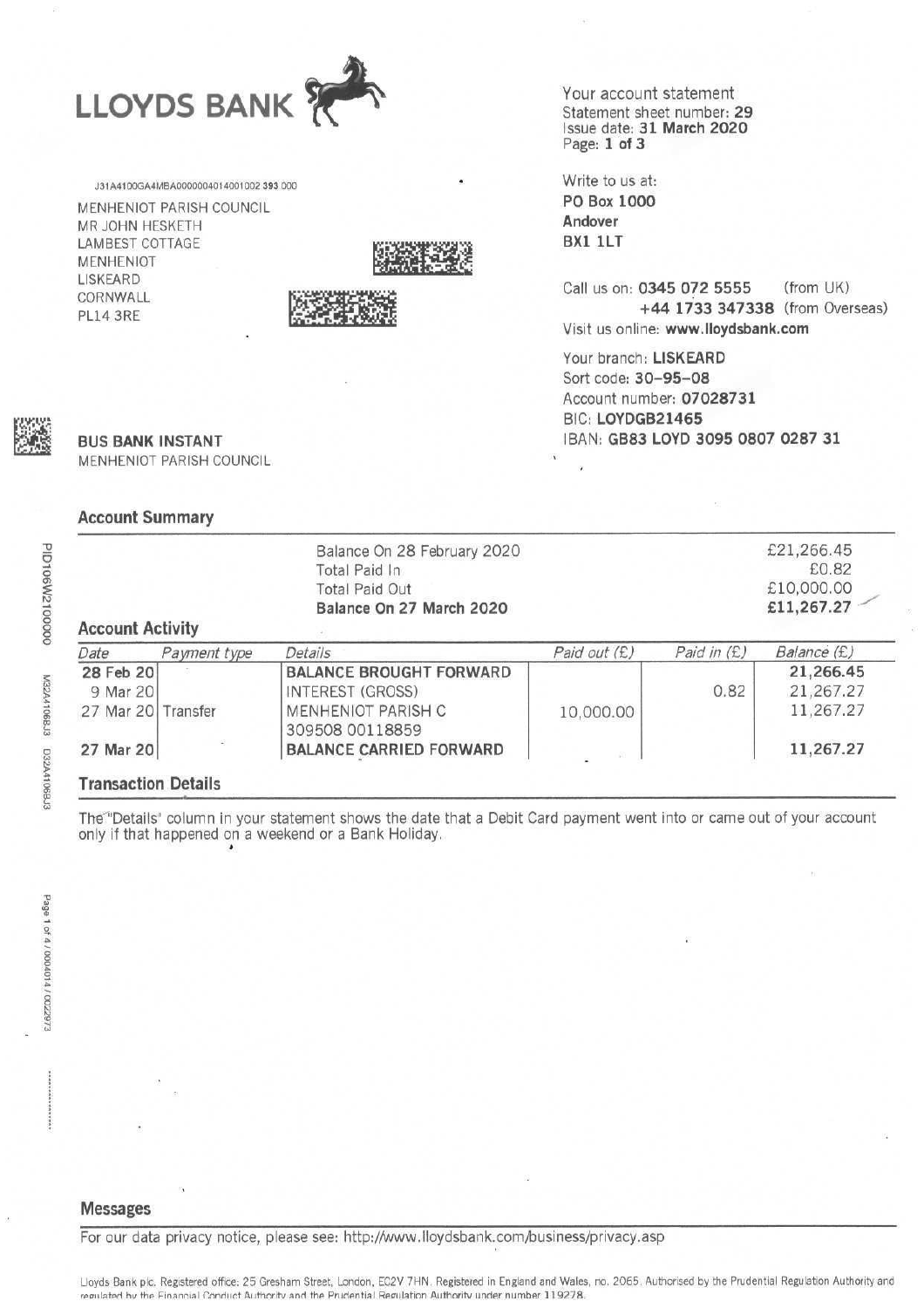|                           | <b>Amount (Deposited) /</b><br>Withdrawn | <b>Balance</b> | <b>Daily Rate</b> | <b>Daily Interest</b> |
|---------------------------|------------------------------------------|----------------|-------------------|-----------------------|
| B/F                       | 60,754.53                                |                |                   |                       |
| 01/02/2020                |                                          | 60,755         | 0.90%             | 1.49                  |
| 02/02/2020                |                                          | 60,755         | 0.90%             | 1.49                  |
| 03/02/2020                |                                          | 60,755         | 0.89%             | 1.48                  |
| 04/02/2020                |                                          | 60,755         | 0.89%             | 1.48                  |
| 05/02/2020                |                                          | 60,755         | 0.88%             | 1.46                  |
| 06/02/2020                |                                          | 60,755         | 0.89%             | 1.48                  |
| 07/02/2020                |                                          | 60,755         | 0.93%             | 1.56                  |
| 08/02/2020                |                                          | 60,755         | 0.93%             | 1.56                  |
| 09/02/2020                |                                          | 60,755         | 0.93%             | 1.56                  |
| 10/02/2020                |                                          | 60,755         | 0.95%             | 1.59                  |
| 11/02/2020                |                                          | 60,755         | 0.95%             | 1.59                  |
| 12/02/2020                |                                          | 60,755         | 0.94%             | 1.57                  |
| 13/02/2020                |                                          | 60,755         | 0.97%             | 1.61                  |
| 14/02/2020                |                                          | 60,755         | 0.96%             | 1.60                  |
| 15/02/2020                |                                          | 60,755         | 0.96%             | 1.60                  |
| 16/02/2020                |                                          | 60,755         | 0.96%             | 1.60                  |
| 17/02/2020                |                                          | 60,755         | 0.96%             | 1.60                  |
| 18/02/2020                |                                          | 60,755         | 0.97%             | 1.61                  |
| 19/02/2020                |                                          | 60,755         | 0.98%             | 1.64                  |
| 20/02/2020                |                                          | 60,755         | 0.99%             | 1.65                  |
| 21/02/2020                |                                          | 60,755         | 0.97%             | 1.61                  |
| 22/02/2020                |                                          | 60,755         | 0.97%             | 1.61                  |
| 23/02/2020                |                                          | 60,755         | 0.97%             | 1.61                  |
| 24/02/2020                |                                          | 60,755         | 0.95%             | 1.58                  |
| 25/02/2020                |                                          | 60,755         | 0.96%             | 1.60                  |
| 26/02/2020                |                                          | 60,755         | 0.96%             | 1.60                  |
| 27/02/2020                |                                          | 60,755         | 0.98%             | 1.64                  |
| 28/02/2020                |                                          | 60,755         | 1.00%             | 1.67                  |
| 29/02/2020                |                                          | 60,755         | 1.00%             | 1.67                  |
| <b>Total for Feb 2020</b> |                                          |                |                   | 45.78                 |

## Monthly Statement of call account between Cornwall Council and Menheniot Parish Council

## **Capitalised Interest**

45.78

**Mar 20 Balance Carried Forward** 

60,800.31